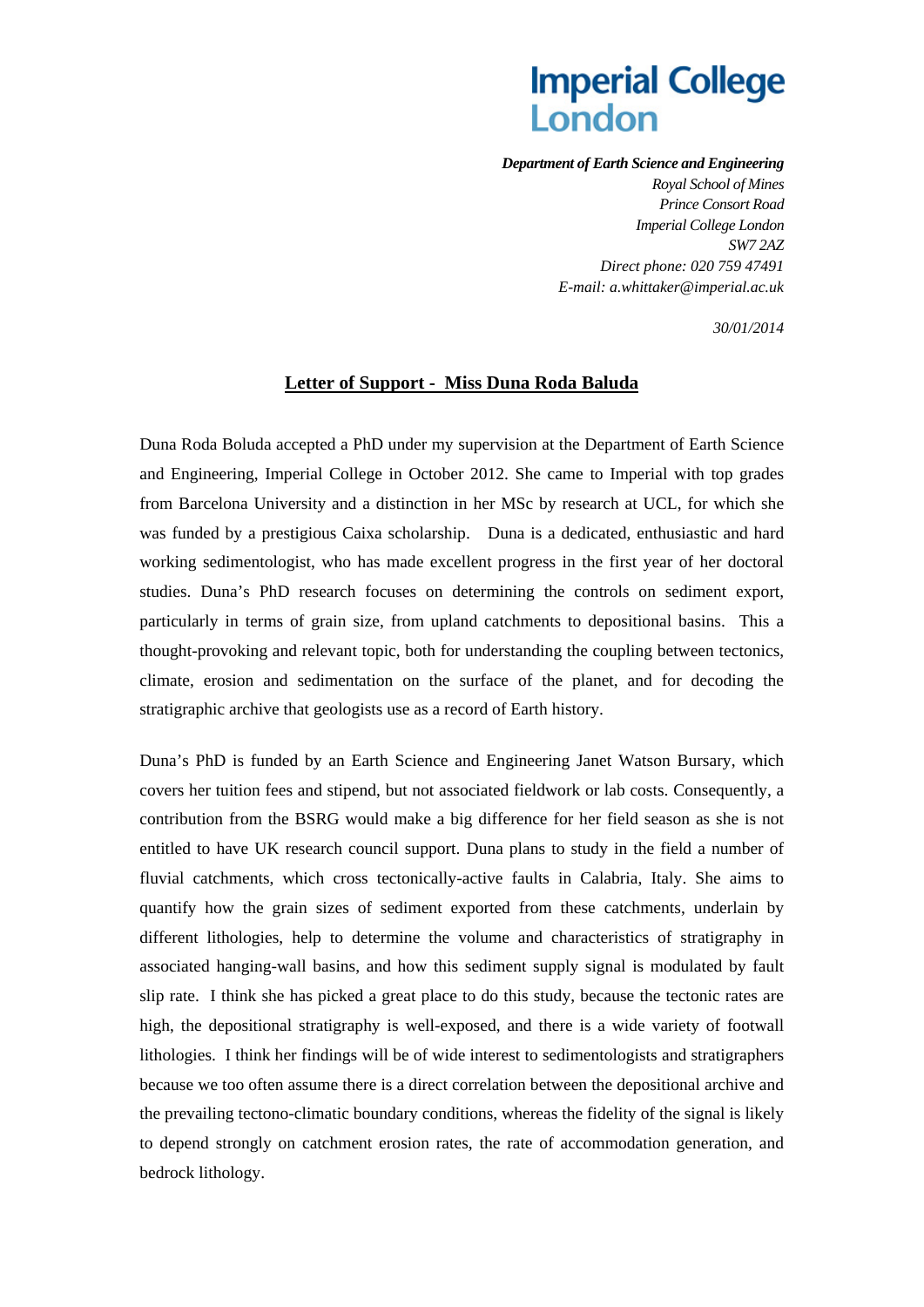I am delighted to provide a letter supporting her request for funding. She has independently researched her field sites, and she has thought carefully about what data she is going to collect and why. I don't doubt that her results will be novel and interesting. She is a really conscientious student, and she has clearly costed all the individual elements of the field project. The budget she has submitted is for part-funding from BSRG, and I confirm that I will cover any additional expenses she incurs. The work should form the basis for a really nice paper and I offer my wholehearted support.

Yours faithfully,

An Thirschi

Dr Alex Whittaker Lecturer in Tectonics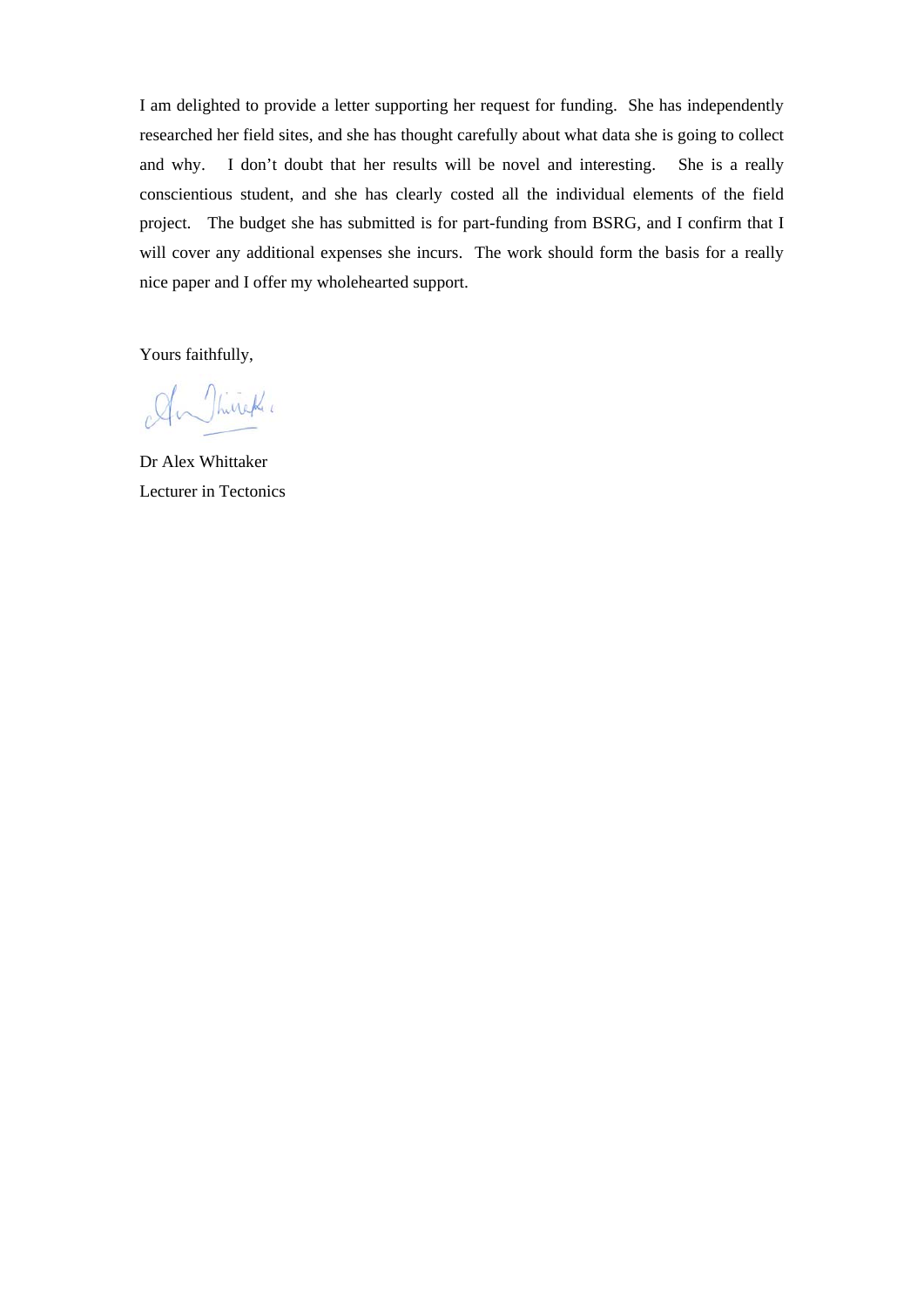## **APPLICATION FOR RESEARCH GRANT**

### **Please read the guidelines for applicants**

**Please include all relevant information on the form itself – additional papers/incomplete applications are not accepted. Applications and completed statements of support from two Fellows of the Society must be sent to [Stephanie.jones@geolsoc.org.uk](mailto:Stephanie.jones@geolsoc.org.uk) in time for the deadline of 1 February 2014** 

| Name in Full:                                                                                            |                                              |                | Fellow/Non Fellow:                        |
|----------------------------------------------------------------------------------------------------------|----------------------------------------------|----------------|-------------------------------------------|
| Duna Caterina Roda Boluda                                                                                |                                              |                | Non Fellow                                |
|                                                                                                          |                                              |                |                                           |
|                                                                                                          | Student/Postgraduate/other (please state)    |                | Funded by: (research council, university, |
| Postgraduate                                                                                             |                                              |                | self, etc.):                              |
|                                                                                                          |                                              |                |                                           |
|                                                                                                          |                                              |                | Departmental bursary (Janet Watson        |
|                                                                                                          |                                              |                | bursary)                                  |
|                                                                                                          |                                              |                |                                           |
| Nationality:                                                                                             |                                              | Date of Birth: | Name of Grant sought (if identified):     |
| Spanish                                                                                                  |                                              | 17-04-1988     |                                           |
|                                                                                                          |                                              |                |                                           |
| Address: Paramount Court, 38-39 University Street                                                        |                                              |                |                                           |
| Flat 12, WC1E 6JP London.                                                                                |                                              |                |                                           |
|                                                                                                          |                                              |                |                                           |
|                                                                                                          |                                              |                |                                           |
|                                                                                                          |                                              |                |                                           |
|                                                                                                          |                                              |                |                                           |
| Tel:                                                                                                     | 07428354148                                  |                | E-mail: d.roda-boluda12@imperial.ac.uk    |
|                                                                                                          |                                              |                |                                           |
|                                                                                                          | Names and email addresses of two supporters: |                |                                           |
|                                                                                                          |                                              |                |                                           |
| Dr. Alex Whittaker (a.whittaker@imperial.ac.uk)                                                          |                                              |                |                                           |
|                                                                                                          |                                              |                |                                           |
|                                                                                                          |                                              |                |                                           |
| Prof. Philip Allen (philip.allen@imperial.ac.uk)                                                         |                                              |                |                                           |
|                                                                                                          |                                              |                |                                           |
|                                                                                                          |                                              |                |                                           |
| Have you discussed this application with your supporters?                                                |                                              |                |                                           |
|                                                                                                          |                                              |                |                                           |
| Yes, a field season in Calabria would be a great opportunity to obtain new field data, because it offers |                                              |                |                                           |
| a range of very well constrained tectonic and lithological boundary conditions that complements and      |                                              |                |                                           |
|                                                                                                          |                                              |                |                                           |
| contrasts with field data previously acquired from Campania, Basilicata and the Central Apennines.       |                                              |                |                                           |
| The data obtained in the proposed field season will enable us to develop a detailed picture of the       |                                              |                |                                           |
| sediment transfer processes that determine sediment export and storage in tectonically active areas.     |                                              |                |                                           |
|                                                                                                          |                                              |                |                                           |
| Title of Project:                                                                                        |                                              |                |                                           |
|                                                                                                          |                                              |                |                                           |
| Quantifying the lithologic and tectonic controls on sediment supply from normal-fault bounded            |                                              |                |                                           |
| catchments in Calabria (Italy).                                                                          |                                              |                |                                           |
|                                                                                                          |                                              |                |                                           |
|                                                                                                          |                                              |                |                                           |
|                                                                                                          |                                              |                |                                           |
| Amount requested and breakdown of expenses:                                                              |                                              |                |                                           |
|                                                                                                          |                                              |                |                                           |
| I am requesting a grant of £1499 to cover the costs of the field campaign.                               |                                              |                |                                           |
|                                                                                                          |                                              |                |                                           |
| The field campaign will be 16 days long. For safety issues and efficient data collection, I will be      |                                              |                |                                           |
|                                                                                                          |                                              |                |                                           |
| accompanied by a field work partner. The fieldwork costs I intend to cover with the grant would be       |                                              |                |                                           |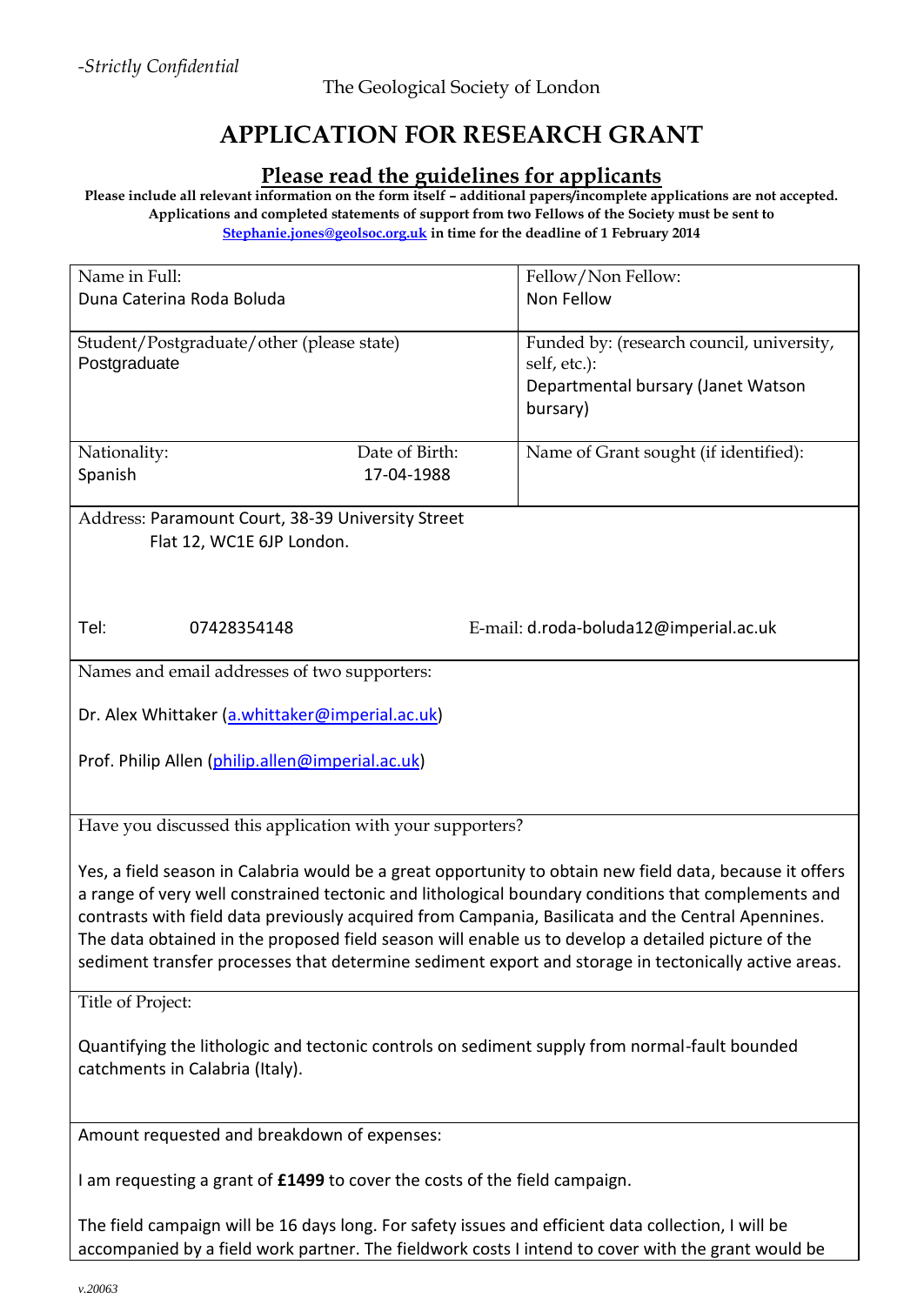the car hire, hotel and the subsistence costs for me and my field partner:

- a) Car hire (EconomyManual Group C Fiat Punto or similar): rented with Avis at Reggio Calabria airport for the extent of the field campaign 16 days at £25/day **= £400.** Public transport in the area is very limited, and the study zones cover an extensive area, so having our own car is essential for reaching the study locations. The costs of the car hire would be fully funded with the grant money.
- b) Accommodation for two persons during 16 days: average room rate per person per night in Calabria is £22 x 2 persons x 16 days = **£704**. We will minimize the costs by sharing a twin room.
- c) Subsistence costs for two persons during 16 days: from previous experience in Calabria, we estimate that the expense on food will be of 15€/person/day x 16 days = **£395**. We will minimize the food costs by buying in local supermarkets, and when possible, cooking our own food.

As applicable, what level of support does the home department provide?

Additional expenses (field work material, etc.) will be covered by the Earth Science and Engineering department. For <sup>10</sup>Be cosmogenic analysis of the samples collected, for estimating erosion rates, we will apply for NERC-CIAF funding before the 1<sup>st</sup> of April 2014.

Additional funding for this project obtained/applications pending. State amount and from where

Gill Harwood Memorial Fund of the British Sedimentological Research Group: requested £600 to fund transport to and from Calabria, and petrol costs. Application pending. However, the field campaign does not depend on this additional funding.

Details of any previous awards from the GSL. *Applicants who have had a previous award from the Society but who have not submitted an interim or final report will be disqualified.* 

I have not applied or obtained previously any awards from the GSL.

 Have all necessary permissions been obtained and the ownership of any specimens collected in the course of the work?

Yes. All field work will be on public land, so formal permissions are not needed. The only samples that will be collected will be channel sediments for  $10B$ e erosion rate analysis.

As appropriate, has a risk assessment been carried out/will be carried out?

All fieldwork conducted by Imperial College students and staff must be risk-assessed. A formal risk assessment form is completed two months in advance of the fieldwork, and is authorized by the departmental safety officer. All field work participants have received outdoor first aid training.

Bibliography/list of references (own publications or articles relevant to this application):

**Roda Boluda, D**., Whittaker, A., D'Arcy, M., Allen, P (2013). "Quantifying the controls of sediment release in normal fault bounded catchments in the Southern Apennines (Italy)". Poster sesión presented at the British Society for Geomorphology (BSG) Annual General Meeting; September 2013; Royal Holloway, University of London.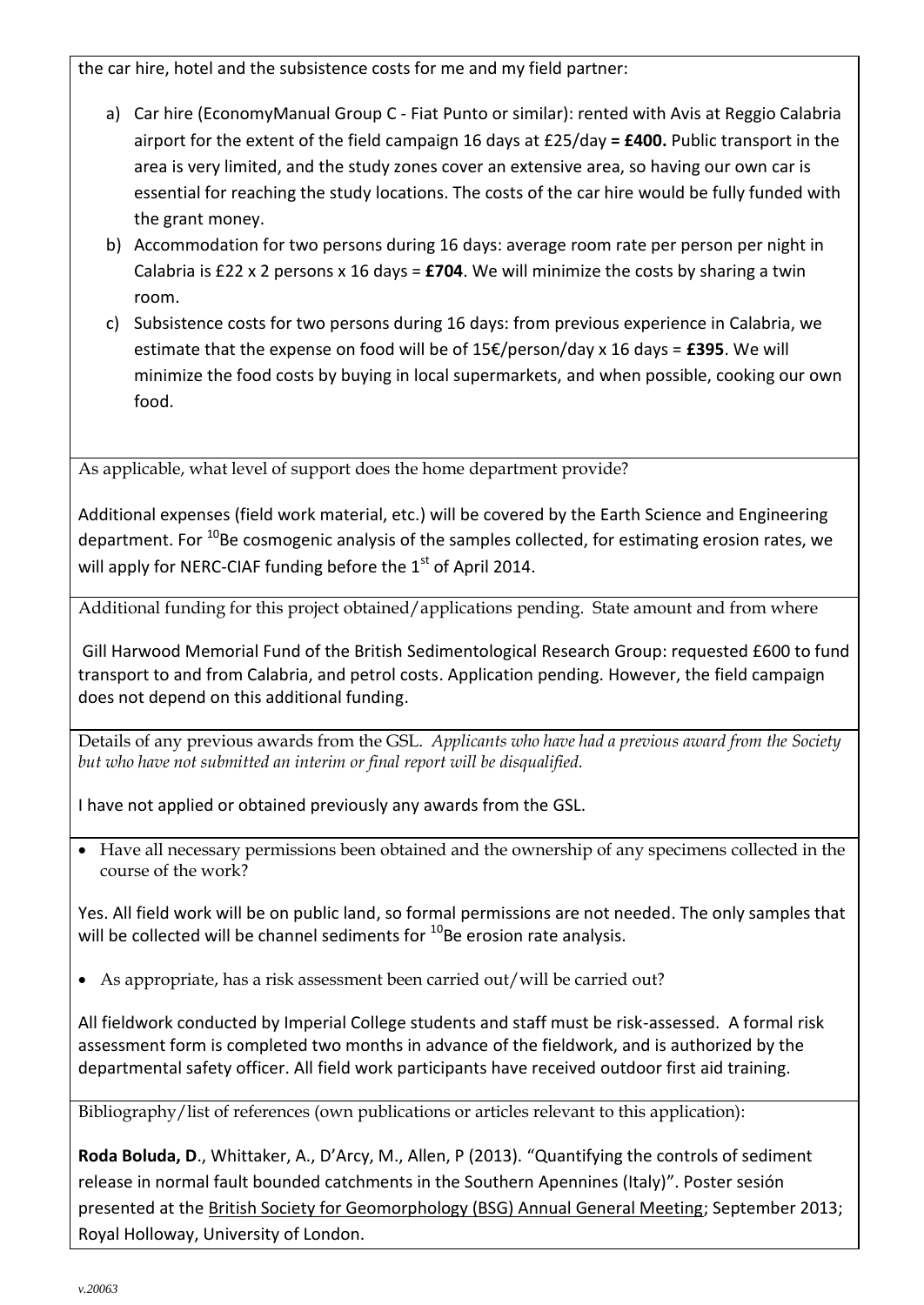D'Arcy, M., Whittaker, A., **Roda Boluda, D**. (2013). "New constraints on landscape sensitivity to glacial-interglacial climate change: A detailed and quantitative record from debris flow deposits in Owens Valley, California". Paper presented at the 8th IAG International Conference on Geomorphology; August 2013; Paris.

Poyatos-Moré, M; Duller, R.A., Solé, X., **Roda Boluda, D**., Badia, A (2013). "Sediment Routing and Fluvial Architecture in Ypresian-Lutetian Corçà Fm. (Àger Basin, South-Central Pyrenees, Spain)". Paper presented at the 30th IAS Meeting of Sedimentologists; September 2013; Manchester.

Whittaker, A. C., M. Attal, et al. (2010). "Characterising the origin, nature and fate of sediment exported from catchments perturbed by active tectonics." Basin Research **22**(6): 809-828.

Cyr, A. J., D. E. Granger, et al. (2010). "Quantifying rock uplift rates using channel steepness and cosmogenic nuclide–determined erosion rates: Examples from northern and southern Italy." Lithosphere **2**(3): 188-198.

Olivetti, V., A. J. Cyr, et al. (2012). "Uplift history of the Sila Massif, southern Italy, deciphered from cosmogenic 10Be erosion rates and river longitudinal profile analysis." Tectonics **31**(3).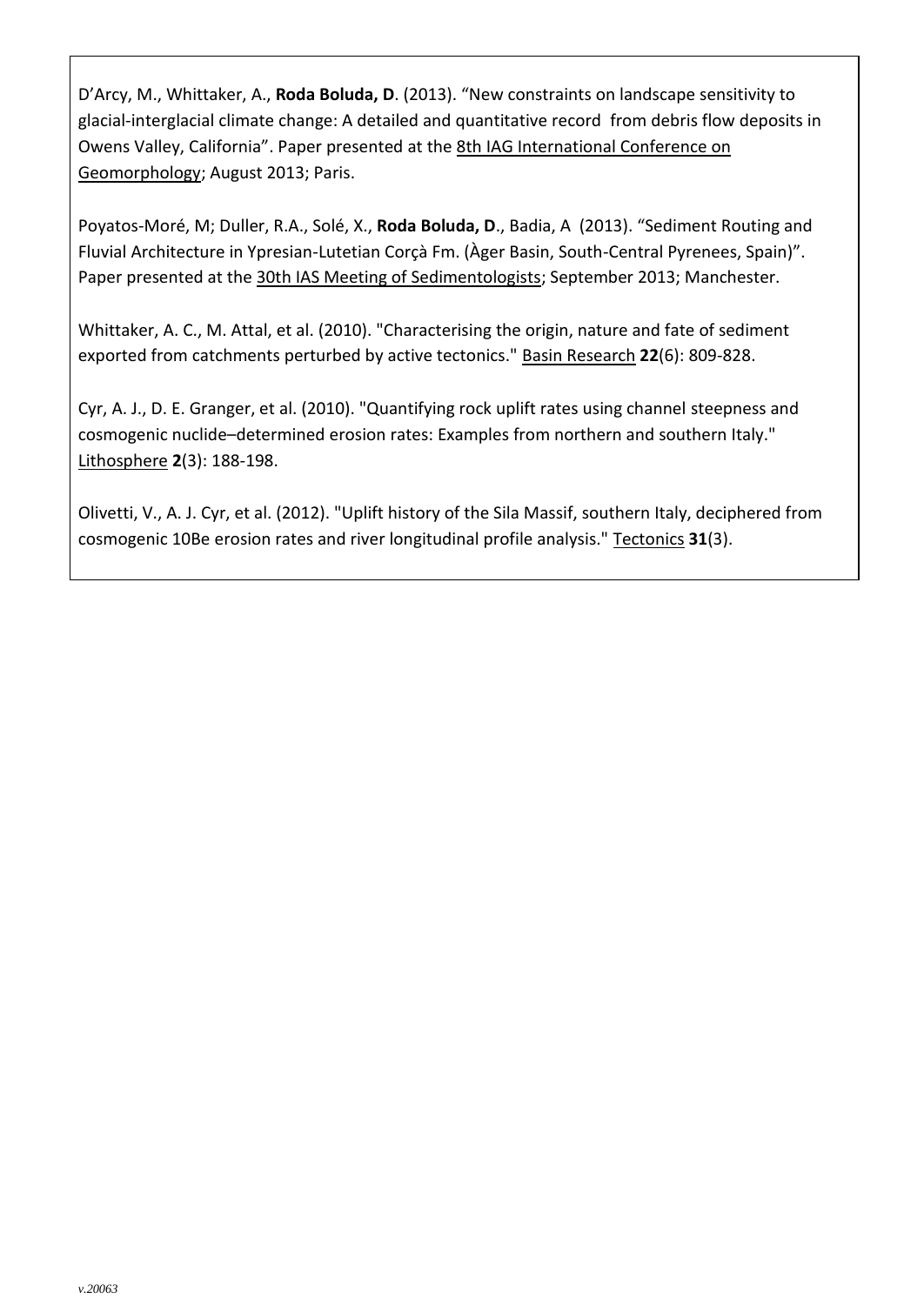#### **1. Background and motivation for the research**

The sedimentary record that can be found in depositional basins is the time-integrated product of the sediment fluxes that terrestrial catchments produce as a result of their tectonic and climatic boundary conditions (e.g. Hovius and Leeder, 1998). The nature, grain sizes, magnitude, and frequency of these sedimentary fluxes depend on the catchment erosional dynamics, and are a first-order control on the depositional patterns and facies that are found on the basins. However, the way in which climate, tectonics and lithology interact to determine the magnitude and characteristics of sediment supplied from hillslopes (including from landslides), its transformation through the sediment routing system, and its final transfer into stratigraphy, remains unclear (e.g. Allen et al., 2013). Therefore, in order to understand how the sedimentary record relates to specific boundary conditions affecting the catchment, it is important to quantify in the field how tectonics and lithology help to determine the type, calibre and locus of sediment eroded from upland areas which eventually creates the depositional stratigraphy. Such field data would help test and refine predictive models of depositional stratigraphy and would improve our ability to decipher the stratigraphic archive for tectonics and climate.

#### **2. Aim and objectives**

The aim of this research proposal is to understand and quantify how tectonics and lithology determine the grain sizes and volumes of sediment exported from catchments bounded by tectonically active normal faults, and how these signals are preserved in Pleistocene to recent sediments using catchments in Calabria as an exceptionally well-constrained template to address four key objectives:

(1) Characterize the grain size distribution and volumes being delivered from catchments along normal fault footwalls, as a function of throw rate and lithology.

(2) Determine the grain size distribution of the sediment supplied by landslides and hillslope erosion, and ground-truthing landslide map to obtain volumetric estimates of sediment supply in the catchments.

(3) Collect samples which will be used to determine catchment-averaged erosion rates from the concentration of cosmogenic <sup>10</sup>Be in modern fluvial sediments, and compare the results with the sediment supply rate estimates obtained in (2).

(4) Test how the sediment supply signal varies from source to sink, by comparing volumes and grain size distribution of sediment being delivered and sediments stored in the hangingwall basins.

#### **3. Justification for choice of Field Site**

Calabria (Fig. 1, B) is a great location to complement and compare with previous field data collected during my PhD and by research supervisor Whittaker because:



**Figure 1**. A) Map showing the normal faults of the Central and Southern Apennines. Squares indicate the areas with existing comparable data, and the new proposed field site. B) Lithological map of the Calabria field site. The targeted faults are labelled, and the areas with published <sup>10</sup>Be erosion rates are squared.